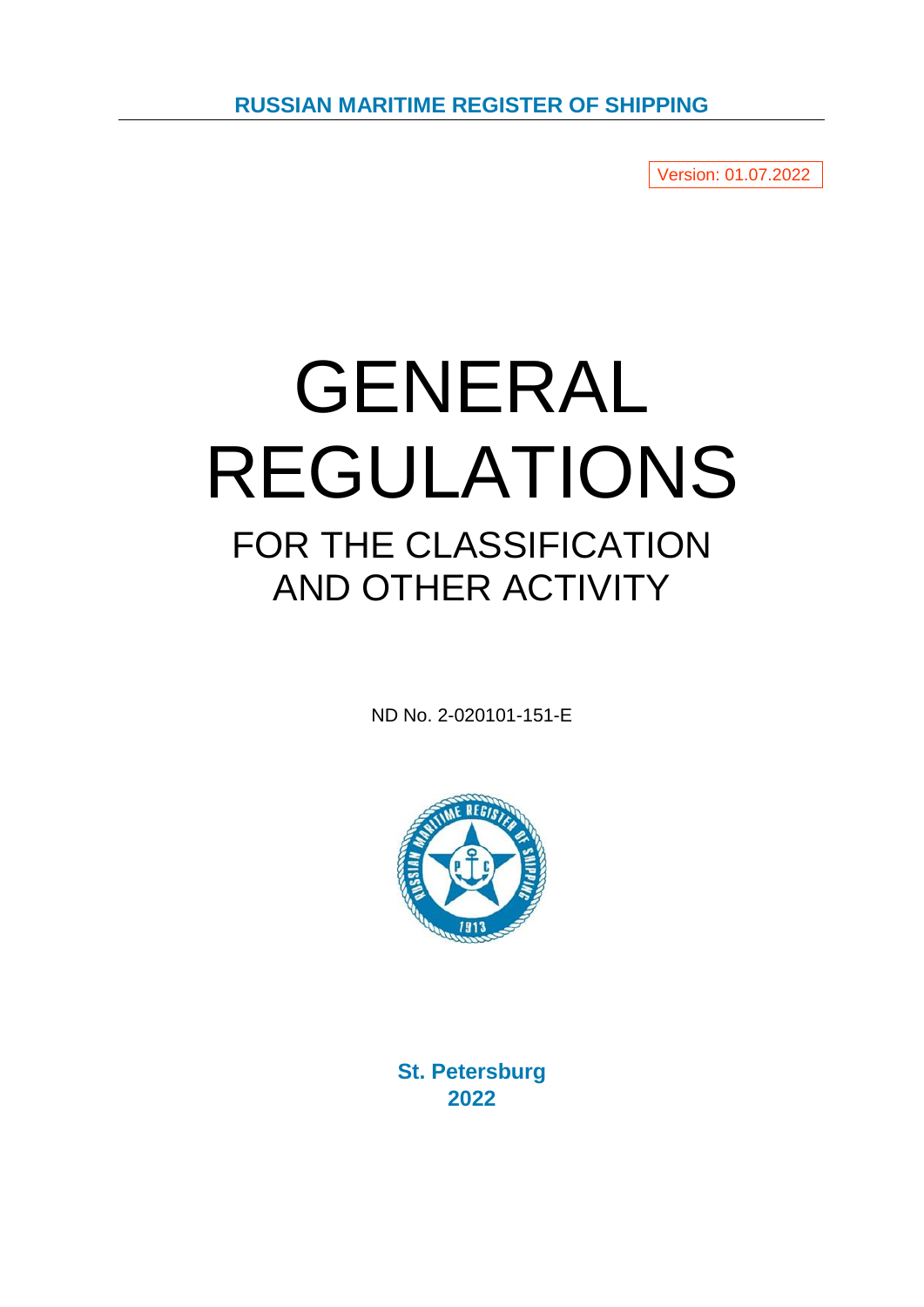# **GENERAL REGULATIONS FOR THE CLASSIFICATION AND OTHER ACTIVITY**

General Regulations for the Classification and Other Activity of Russian Maritime Register of Shipping have been approved in accordance with the established approval procedure and come into force on 1 January 2022.

The present edition of General Regulations is based on the 2021 edition taking into account the amendments developed immediately before publication.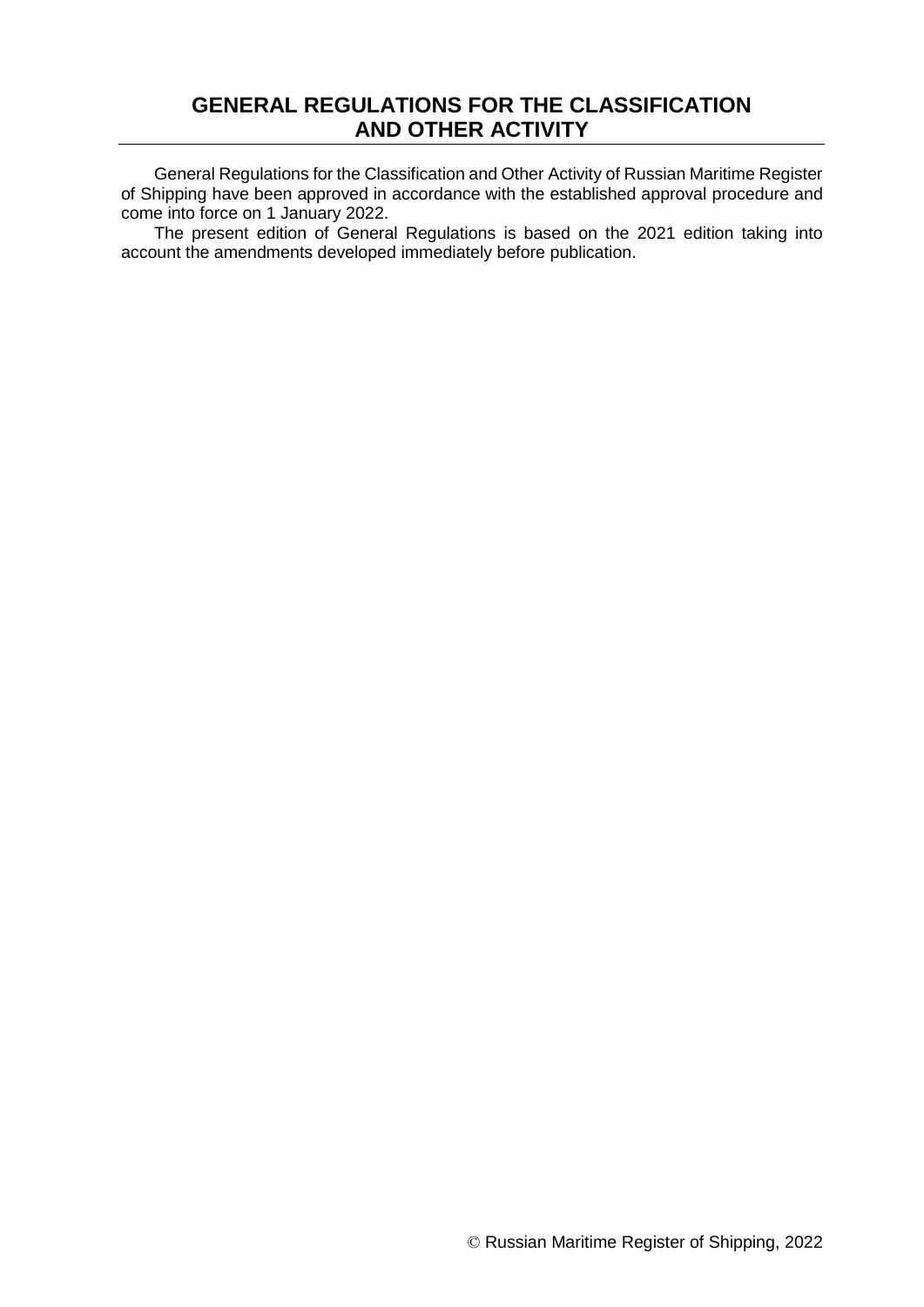# **REVISION HISTORY<sup>1</sup>**

(purely editorial amendments are not included in the Revision History)

| Amended<br>paras/chapters/<br>sections | Information on amendments                                                                                           | Number and<br>date of the<br><b>Circular Letter</b> | Entry-into-force<br>date |
|----------------------------------------|---------------------------------------------------------------------------------------------------------------------|-----------------------------------------------------|--------------------------|
| Para 1.3.1.1.40                        | List has been supplemented with<br>the Rules for Membrane<br>Containment System for Liquefied<br><b>Natural Gas</b> | 312-09-1784c<br>of 06.06.2022                       | 01.07.2022               |
| Para 2.5.1                             | Publication year of the Radio<br>Regulations has been deleted                                                       | 312-09-1784c<br>of 06.06.2022                       | 01.07.2022               |

-

#### *3*

<sup>&</sup>lt;sup>1</sup> Amendments and additions introduced at re-publication or by new versions based on circular letters or editorial amendments.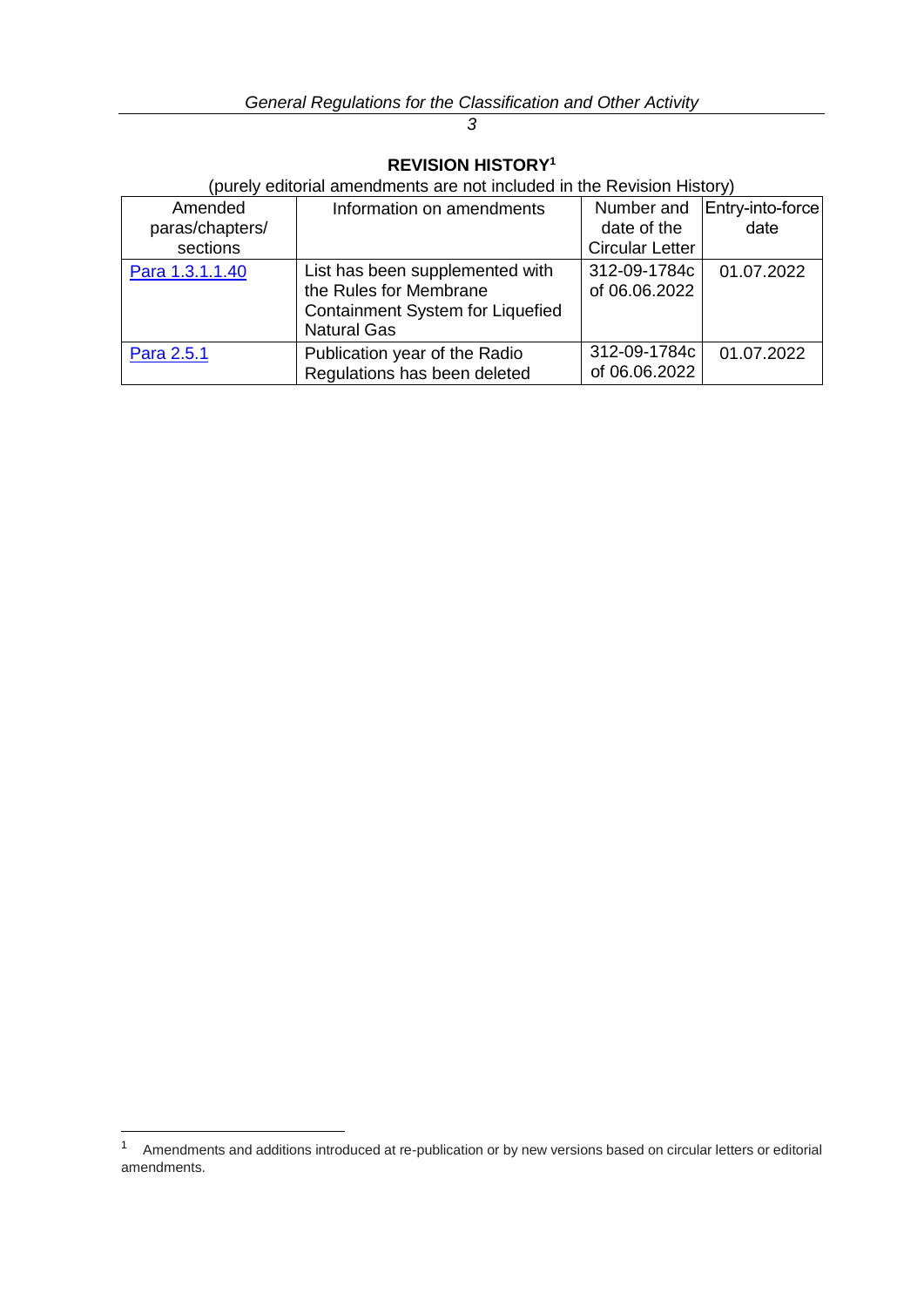**1 GENERAL**

#### **1.1 DEFENITIONS AND EXPLANATIONS**

Definitions and explanations relating to general terminology of the rules and other normative documents of Russian Maritime Register of Shipping (hereinafter referred to as "the Register, RS") are given in Part I "General Regulations for Technical Supervision" of the Rules for Technical Supervision during Construction of Ships and Manufacture of Materials and Products for Ships.

Some of the said definitions used in these General Regulations for the Classification and Other Activity are given below.

Alternative design and arrangements are application of new alternative design and arrangements not mentioned in the classification requirements of the RS rules, and approval on the basis of an engineering analysis confirming that such alternative design and arrangements provide an equivalent level of safety to that stipulated by the RS requirements.

Alteration or modification is a change that does not affect the ship principal characteristics and/or structural parameters.

M o de r n i z a t i o n is a set of operations to modify the structure of a ship (ship's element) to improve performance characteristics, working and living conditions, to align it with new requirements and standards, specifications, quality indicators.

C on version is a set of operations to modify the structure of a ship to change its purpose.

Conversion of a ship of substantial nature or major conversion is a conversion of a ship or its part which alerts its type, purpose, ship principal characteristics and/or structural parameters (such as dimensions, gross tonnage, weight characteristics, freeboard, power output of the main propulsion installation, passenger capacity, cargo carrying capacity, etc.) or which substantially prolongs the ship service life, and such alterations lead to the necessity to apply the RS requirements to the ship or its separate parts that have not been applied to the ship prior to the commencement of such conversion. Nature of conversion (major/minor) is determined by the RS Head Office (RHO) in each particular case.

Rules (RS rules) are a code of the normative and technical requirements for items of technical supervision.

I tems of technical supervision (items of supervision) are ships and other floating facilities, fixed offshore platforms, other offshore installations specified in [1.2.1,](#page-5-0) as well as containers, products, materials, works, services and processes within the RS terms of reference.

Technical supervision is checking of conformity of items of supervision with the RS requirements during:

review and approval (agreement) of technical documentation;

survey of items of supervision at manufacture, construction, service stages, including conversion, modernization and repair.

RS requirements are requirements of the RS rules, international conventions and other documents of the International Maritime Organization (IMO), governments having granted RS the relevant authorization, as well as additional requirements.

Additional requirements are the requirements caused by the item features or its operational conditions, which are not stipulated by the RS rules and other RS normative documents imposed by the Register to ensure the safety of items of technical supervision. Under safety, in this particular case, is meant safe navigation of ships and offshore installations, safety of life at sea, safe carriage of goods, environmental protection.

*4*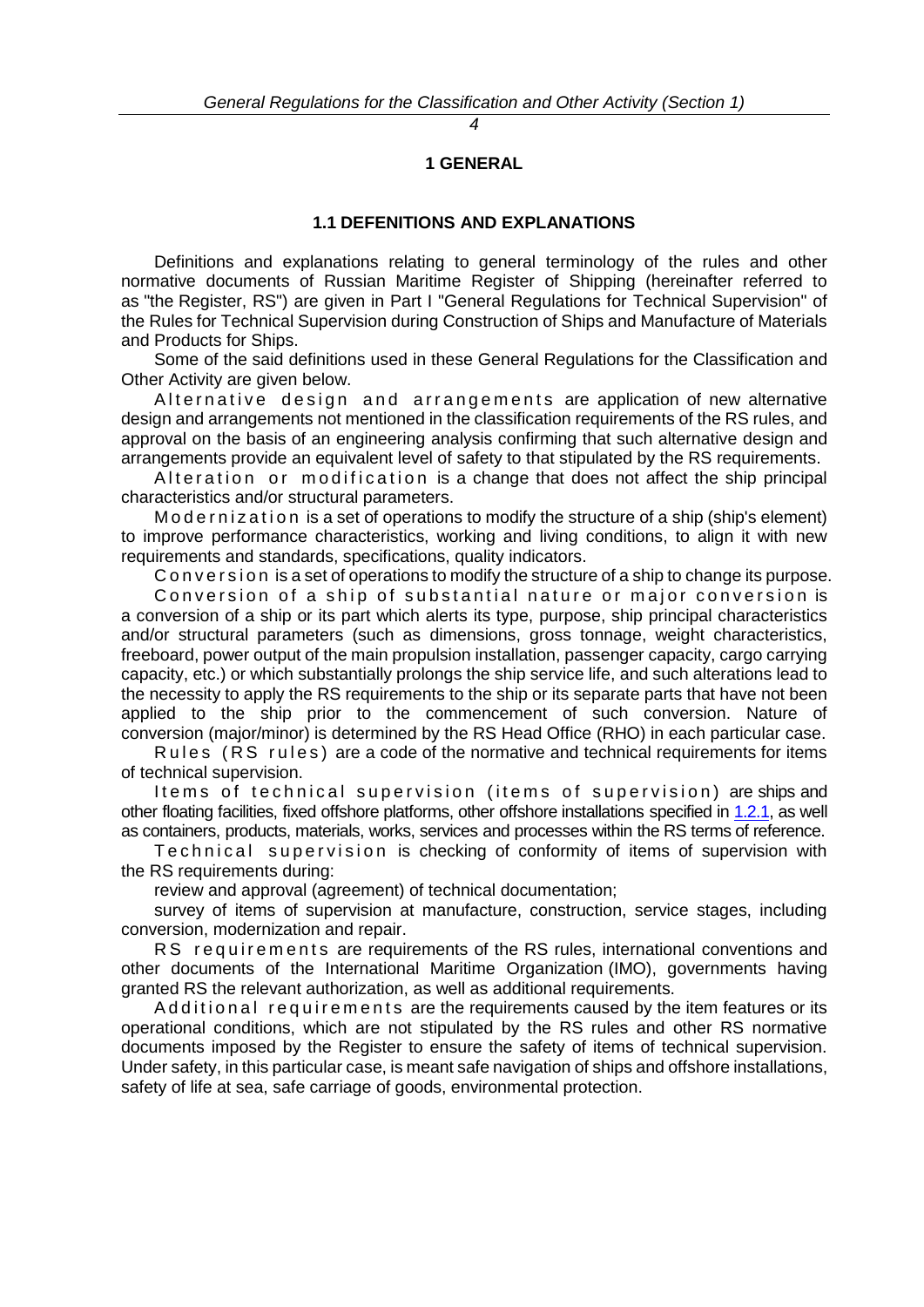Equivalence is the use of equipment, material, arrangements, device or design solutions other than those prescribed by the international statutory requirements or approved by the Administration in compliance with the requirements of SOLAS and MARPOL Conventions.

De viation is the use of equipment, material, arrangements, and device or design solutions other than those prescribed by the classification requirements of the RS rules and duly approved by the Register.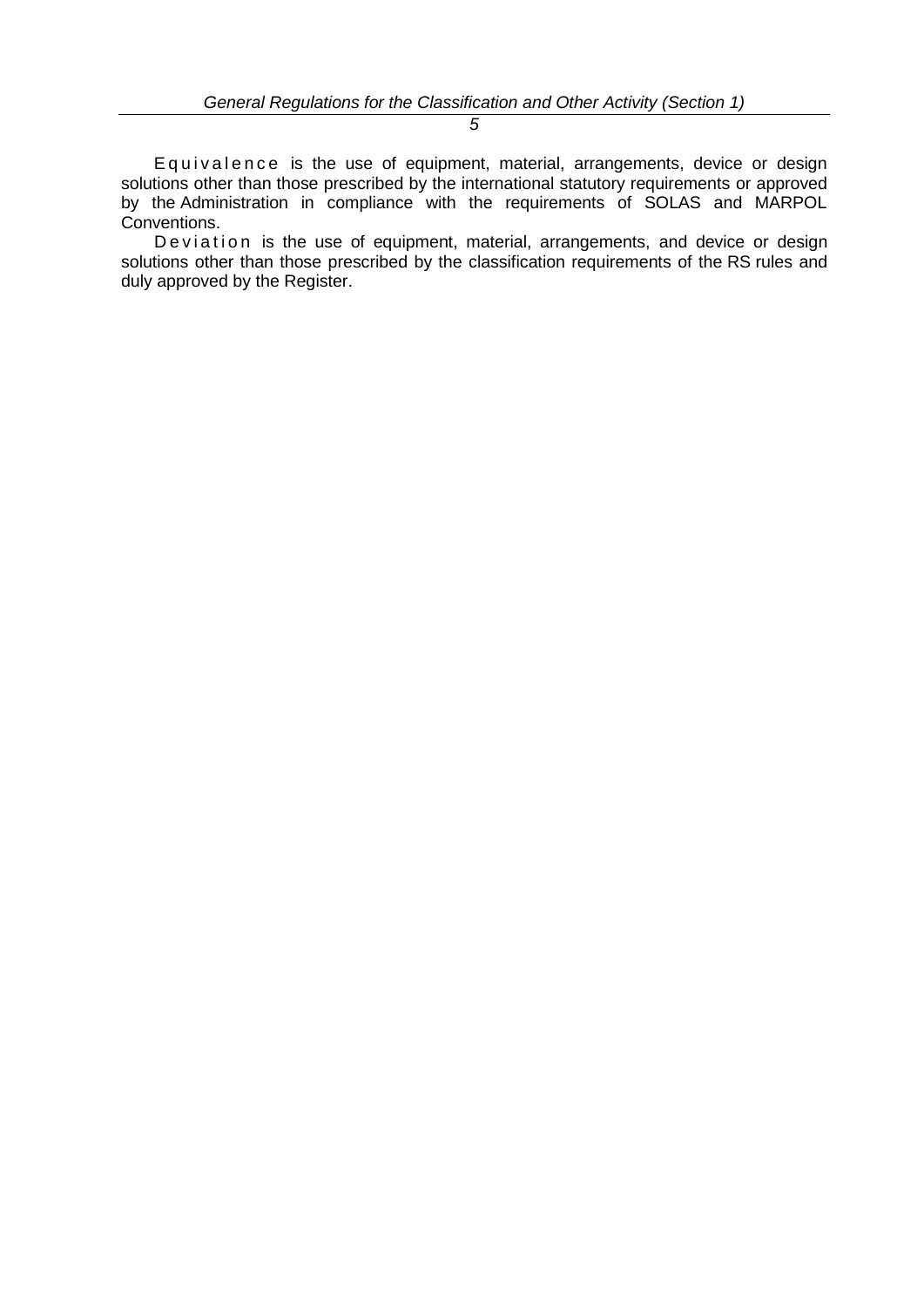# **1.2 CLASSIFICATION AND OTHER ACTIVITY OF THE REGISTER**

<span id="page-5-0"></span>**1.2.1** The Register is a non-commercial organization performing classification and survey of sea-going ships and ships of river-sea navigation, as well as mobile offshore drilling units (MODU), fixed offshore platforms (FOP) of different purposes, floating offshore oil and gas production units (FPU), subsea pipelines (SP) and other offshore installations (hereinafter referred to as "the ships and offshore installations").

**1.2.2** Besides, being authorized by the government of the Russian Federation (RF) and by the governments of other countries to act on their behalf, the Register carries out surveys within its terms of reference for compliance with the requirements of international conventions, agreements and contracts to which the above governments are parties, and issues relevant documents.<br>1.2.3

**1.2.3** The Register is a member to International Association of Classification Societies (IACS) and uses IACS resolutions in its activity.

**1.2.4** The Register maintains a quality management system complying with the requirements of IACS and with the applicable requirements of ISO 9001 which is confirmed by the relevant certificates.

**1.2.5** The Register establishes technical requirements ensuring safe operation of ships and offshore installations in accordance with their purpose, safety of life at sea and safe carriage of goods by sea and inland waterways as well as pollution prevention from ships; it carries out surveys for compliance with the above requirements, assigns class to ships and offshore installations, determines the net and gross tonnage of sea-going ships and offshore installations and the tonnage measurement characteristics of inland navigation ships in its registry.

**1.2.6** The Register activity is based on the rules published by that body and is aimed at determining whether the items of technical supervision comply with the rules and with additional requirements.

**1.2.7** The application and fulfillment of the rules and additional requirements are the obligation of design bureaus, shipowners, shipyards and manufacturers of materials and products to which the requirements of the rules apply.

**1.2.8** The interpretation of the requirements of the RS rules and other normative documents is within the competence of the Register only.

**1.2.9** The Register activity does not substitute for the state surveillance of merchant shipping carried out by both the federal body of executive power responsible for transport and the federal body of executive power responsible for fisheries, nor does it interfere with technical control by shipowners, shipyards or firms (manufacturers).

**1.2.10** Classification activity of the Register covers the following:

**.1** development and publication of rules and other normative documents;

**.2** review and approval (agreement) of technical documentation;

**.3** surveys of ships and offshore installations during construction, surveys of products at manufacture and repair as well as surveys of materials for shipbuilding during manufacture thereof;

**.4** surveys of ships and offshore installations in service, including surveys during conversion, modernization and repair;

- **.5** assignment, renewal, reinstatement and reassignment of class;
- **.6** drawing up and issue of the RS certificates;
- **.7** maintenance of records on ships and offshore installations;
- **.8** publication of Register of Ships.
- **1.2.11** Other activity of the Register covers:

**.1** surveys of ships and offshore installations during construction and in service (including surveys at conversion, modernization and repair), surveys of products at manufacture and repair as well as surveys of materials for shipbuilding during manufacture for compliance with the provisions of international conventions and agreements;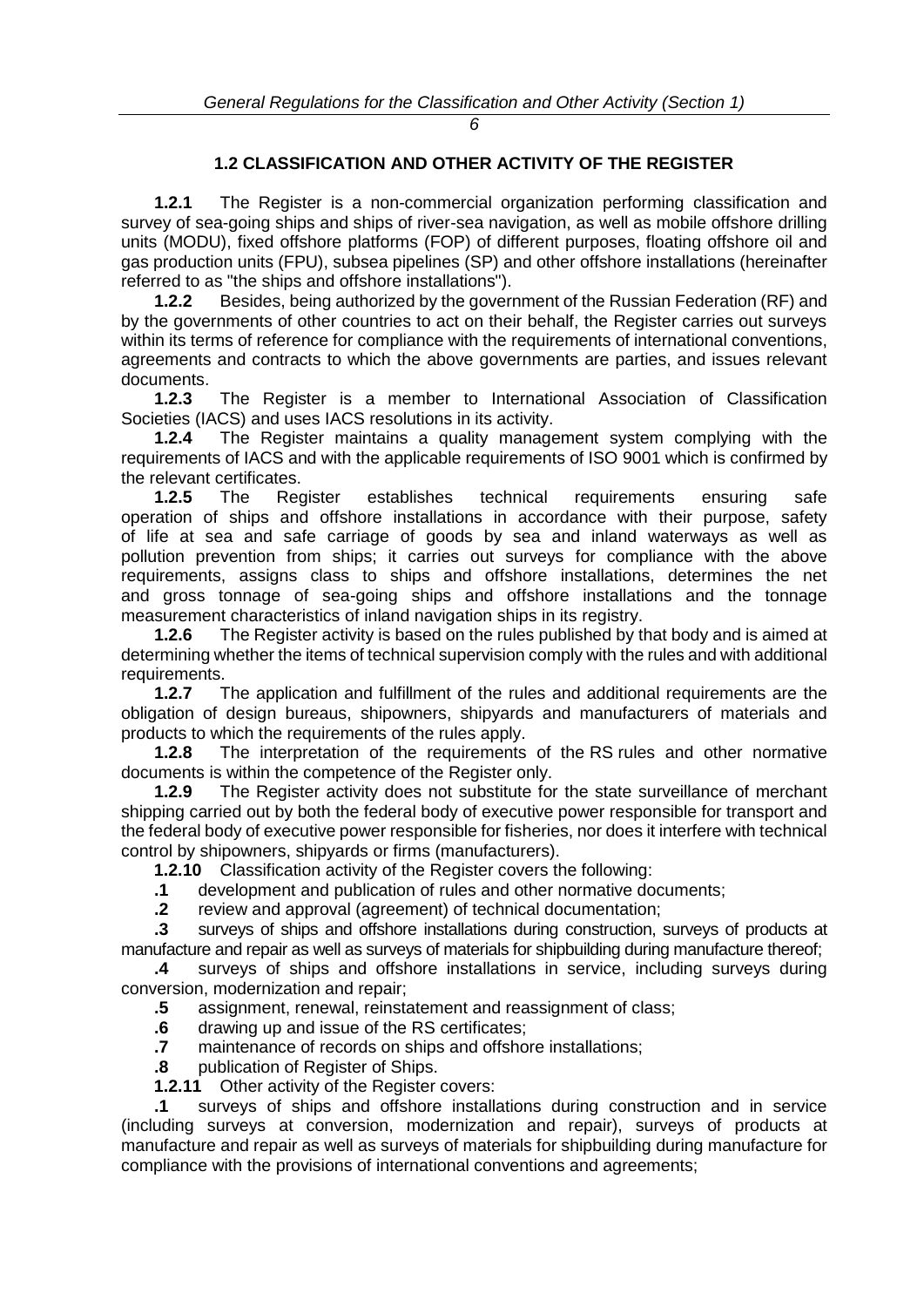**.2** review, investigation and recording of accidents aboard ships and offshore installations;

**.3** initiative surveys of ships;

**.4** other activity not connected with classification of ships and offshore installations.

<span id="page-6-0"></span>**1.2.12** The Register carries out classification of the following types of ships and offshore installations during their design, under construction, repair, in service and at recycling:

**.1** passenger ships, cargo ships, oil tankers, tugs and other self-propelled ships with the main engines having an output of 55 kW and upwards and non-self-propelled ships of 80 gross tonnage and upwards, including nuclear ships and floating facilities, nuclear support vessels;

**.2** MODU, FOP of different purposes, FPU, SP and other offshore installations;

**.3** pleasure craft, sailing racing yachts and small craft used for commercial purposes;

**.4** auxiliary and other ships of war.

**1.2.13** The Register carries out surveys of ship refrigerating plants from the point of view of ship's safety, safe carriage of goods, absence of the ozone-destructive effect of refrigerants upon the environment, as well as the classification of ship refrigerating plants.

**1.2.14** The Register carries out surveys of ship cargo-handling gear of 1 t lifting capacity and upwards.

**1.2.15** on special agreement, the Register may carry out surveys of ships, installations or arrangements not specified in 1.2.12 — [1.2.14.](#page-6-0)

**1.2.16** The Register is also involved in other types of activities, which include:

**.1** survey of ships and offshore installations classed by the Register, in connection with accidents, after detentions by the Flag State and/or Port State;

**.2** review of marine operations designs and technical supervision during execution thereof for offshore installations;

**.3** design technical appraisal, technical supervision during testing, examination of freight containers with gross mass of 10 t and more, and their approval for international transportation by different modes of transport, according to the international agreements of the Russian Federation, surveys of containers in service;

**.4** design technical appraisal of portable tanks with gross mass of 10 t and more, including tank containers intended for transportation of goods, including dangerous ones, by sea, river, rail and road transport, and technical supervision during manufacture, testing and in service, and determination of their compliance with the national and international requirements, and the requirements of the international agreements on transportation of dangerous goods;

**.5** design technical appraisal, technical supervision during testing, manufacture, in service and confirmation of compliance of tare, package, intermediate bulk containers intended for transportation of dangerous goods with the national and international requirements;

**.6** upon requests of interested parties, preparation of documents for multimodal transportation of dangerous goods and certification of bulk cargoes according to the international agreements (conventions) and the cargo transportation rules;

**.7** issuance of appropriate documents following the results of activities stated above;

**.8** registry of tank containers and keeping records thereof;

**.9** development and publication of the rules for containers manufacture and the rules for containers approval for transportation;

**.10** upon requests of interested parties, certification, assessment and confirmation of compliance of safety management systems; ship security certification; review of ship security plans; ship inspections for compliance with the requirements of the International Labour Organization (ILO) conventions; certification of companies for recruitment and placement of seafarers (crewing companies);

**.11** review and approval (agreement) of draft standards and other normative documents related to the RS activity;

**.12** may initiate examinations of technical issues within the RS terms of reference and participate therein;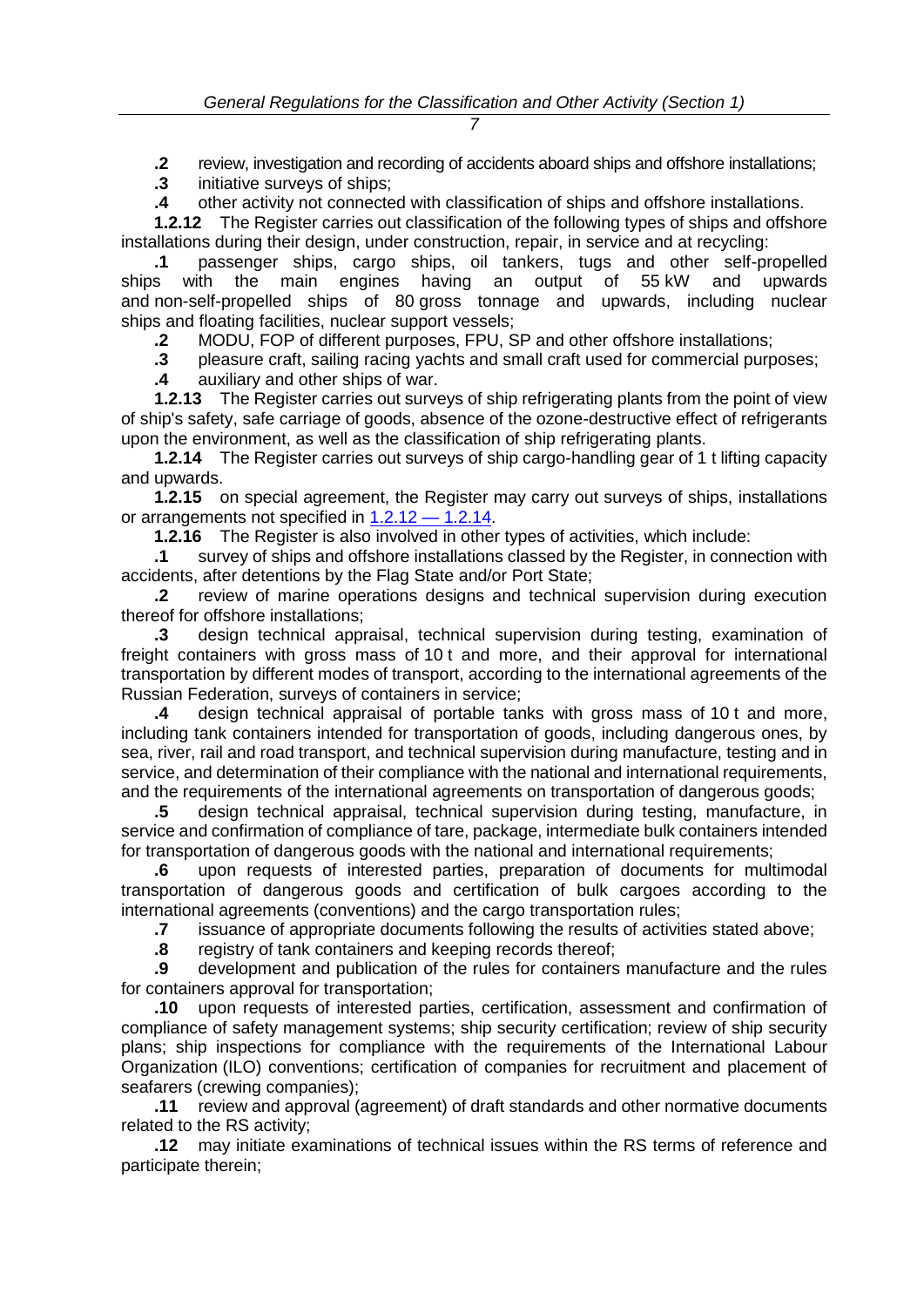**.13** upon requests of interested parties, review of the shipbuilding and ship repair yards facilities in the course of placing orders within them for construction and repair of ships;

**.14** upon requests of interested parties, provision of surveyor services and rendering services as third independent party for industrial objects and offshore installations in the field not related to classification activities;

**.15** review and approval of computer software used for design purposes in shipbuilding and for ships and offshore installations in service;

**.16** assessment activities in respect of ships and offshore installations by requests of shipowners, charterers, insurers and other interested parties;

**.17** organization of scientific and research activities to improve the RS rules and other RS normative documents;

**.18** rendering consulting and information services relating to the types of activities specified herein.

**1.2.17** The technological and special arrangements of fishing vessels, cable layers, vessels of dredging fleet and special purpose ships are not subject to the Register survey except the equipment specified in the relevant parts of the RS rules.

**1.2.18** The Register of Ships is published by the Register, containing the particulars of self-propelled sea-going ships of 100 gross tonnage and upwards classed with the Register.

**1.2.19** For works performed (services rendered) by the Register fees are charged according to the RS pricing system.

**1.2.20** If the commitments to the Register including those on payment for its services fail to be performed or are improperly performed, the Register is entitled not to assign a class or, where a class has already been assigned, to suspend or withdraw it from the ship or offshore installation in connection with which the commitments to the Register, including those on payment for its services failed to be performed or were improperly performed, and to withdraw (make an entry indicating cessation of validity) the certificates issued by the Register.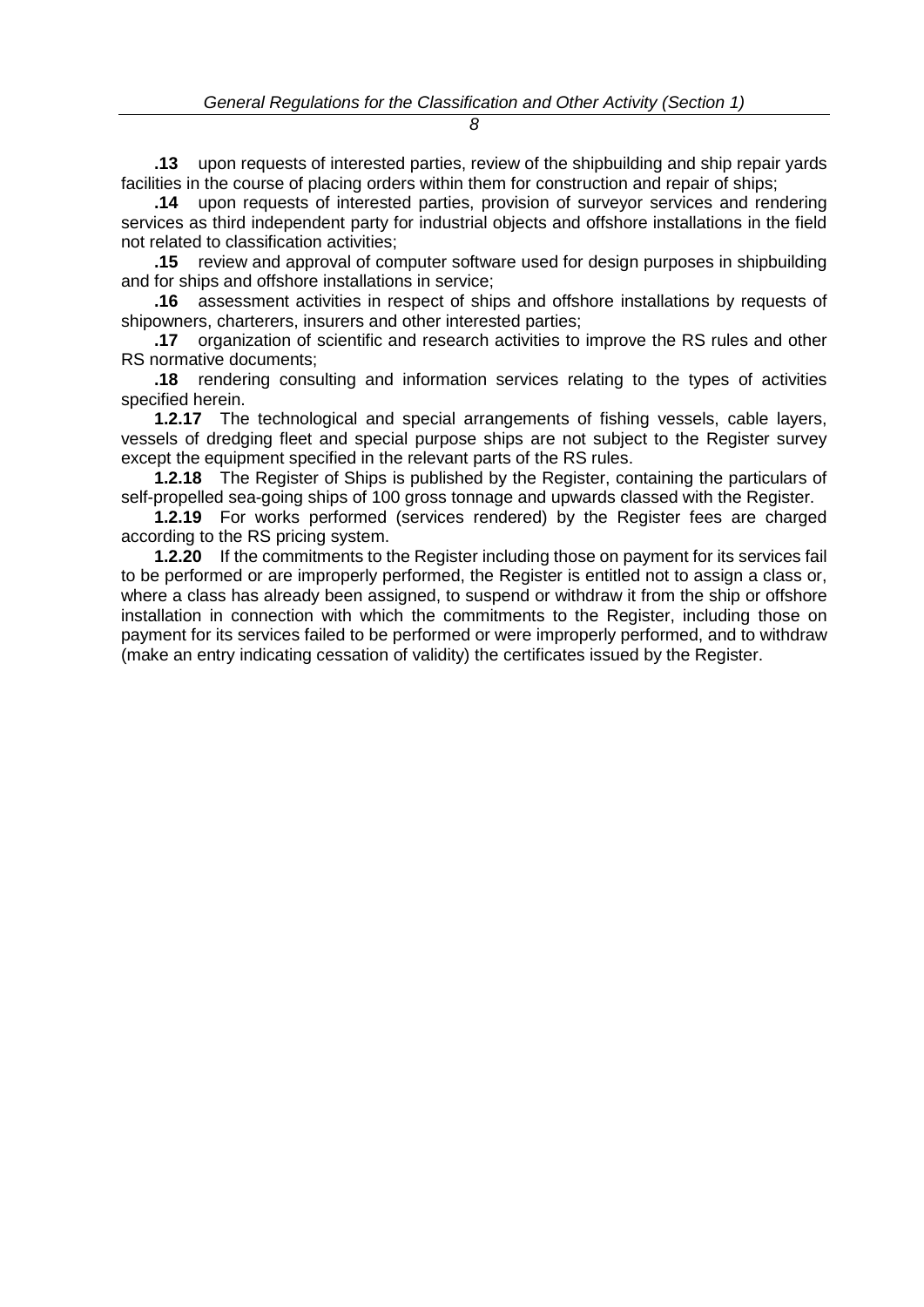# **1.3 RULES**

# **1.3.1 Rules to be applied.**

<span id="page-8-0"></span>**1.3.1.1** The following rules are developed, published and used by the Register:

- **.1** Common Structural Rules for Bulk Carriers and Oil Tankers;
- **.2** Rules for the Classification and Construction of Sea-Going Ships;
- **.3** Rules for the Equipment of Sea-Going Ships;
- **.4** Load Line Rules for Sea-Going Ships;
- **.5** Rules for the Cargo-Handling Gear of Sea-Going Ships;
- **.6** Rules for the Classification Surveys of Ships in Service;

**.7** Rules for the Classification and Construction of Inland Navigation Ships (for European Inland Waterways);

**.8** Rules for the Surveys of Inland Navigation Ships in Service (for European Inland Waterways);

**.9** Rules for the Classification, Construction and Equipment of Mobile Offshore Drilling Units and Fixed Offshore Platforms;

- **.10** Rules for the Classification and Construction of Chemical Tankers;
- **.11** Rules for the Classification and Construction of Ships Carrying Liquefied Gases in Bulk;
- **.12** Rules for the Classification and Construction of Ships Carrying Compressed Natural Gas;
- **.13** Rules for the Classification and Construction of Nuclear Ships and Floating Facilities;
- **.14** Rules for the Classification and Construction of Nuclear Support Vessels;
- **.15** Rules for the Classification and Construction of High-Speed Craft;

**.16** Rules for the Classification and Construction of Manned Submersibles and Ship's Diving Systems;

- **.17** Rules for the Classification and Construction of Type A WIG Craft;
- **.18** Rules for the Carriage of Grain;

**.19** Rules for the Construction of Hulls of Sea-Going Ships and Floating Facilities Using Reinforced Concrete;

- **.20** Rules for the Classification and Construction of Small Sea Fishing Vessels;
- **.21** Rules for the Classification and Construction of Pleasure Craft;

**.22** Rules for the Classification, Construction and Equipment of Floating Offshore Oil-and-Gas Production Units;

**.23** Rules for the Tonnage Measurement of Sea-Going Ships;

**.24** Rules for the Tonnage Measurement of Inland Navigation Ships;

**.25** Rules for Technical Supervision during Construction of Ships and Manufacture of Materials and Products for Ships;

**.26** Rules for the Survey of Ship Propulsion Plants for Compliance with Technical Standards of Noxious Substance Emission into the Air;

**.27** Rules for the Oil-and-Gas Equipment of Floating Offshore Oil-and-Gas Production Units, Mobile Offshore Drilling Units and Fixed Offshore Platforms;

**.28** Rules for the Classification and Construction of Subsea Pipelines;

**.29** Rules for Planning and Execution of Marine Operations;

**.30** Rules for the Prevention of Pollution from Ships Intended for Operation in Sea Areas and Inland Waterways of the Russian Federation;

**.31** Rules for the Classification and Survey of Sailing Racing Yachts;

**.32** Rules for the Design, Construction, Repair and Operation of Sailing Racing Yachts, Manufacture of Materials and Products for Installation on Board Sailing Racing Yachts;

- **.33** General Regulations for the Technical Supervision of Containers;
- **.34** Rules for the Manufacture of Containers;
- **.35** Rules for the Approval of Containers for the Transport of Goods Under Customs Seal;
- **.36** Rules for Technical Supervision of Containers in Service;
- **.37** Rules for Voluntary Certification of Services on Maintenance of Ships;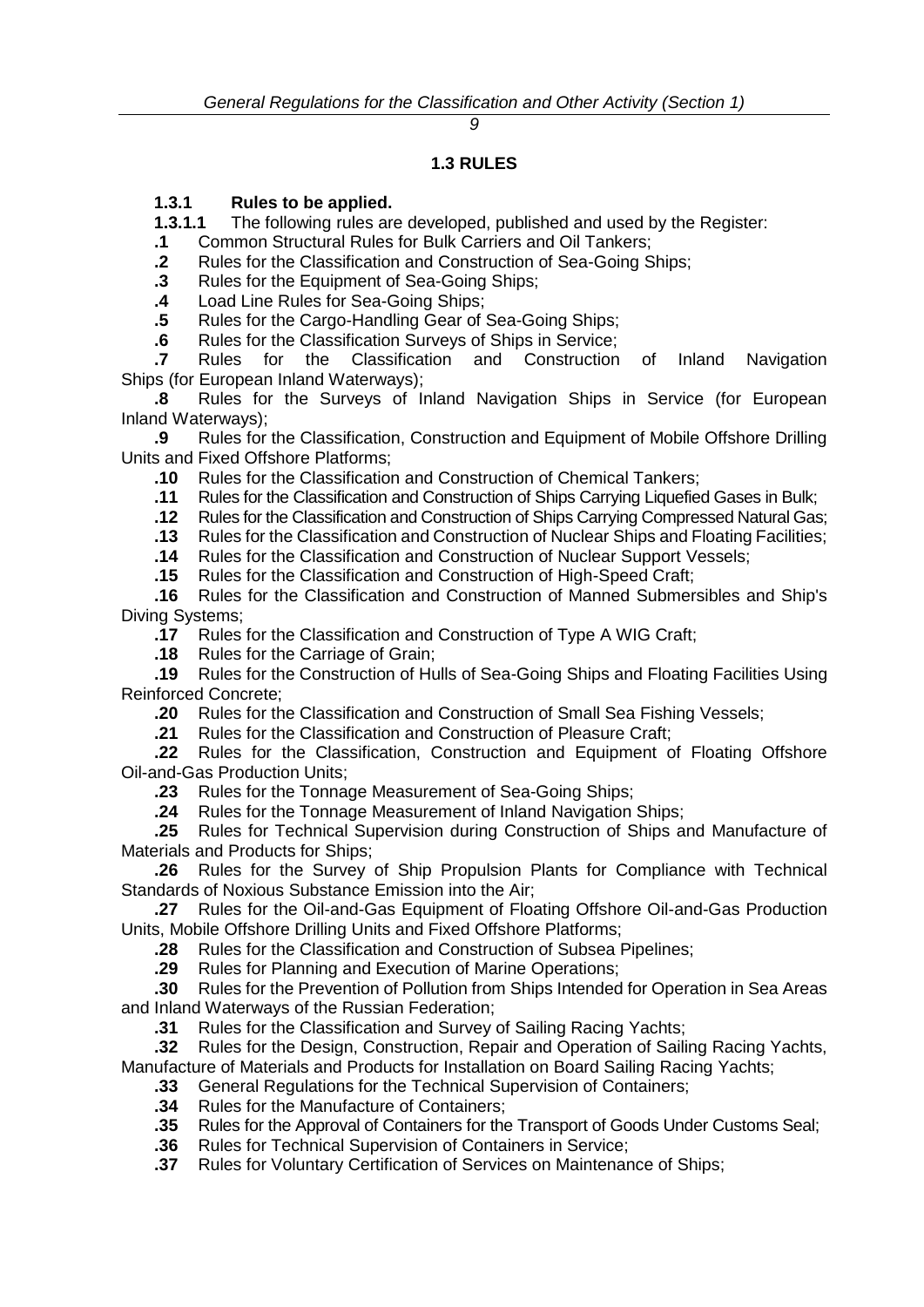**.38** Rules for Voluntary Certification of Products and General-Purpose Industrial Enterprises;

**.39** Rules for the Classification and Construction of Subsea Production Systems;

**.40** Rules for Membrane Containment System for Liquefied Natural Gas.

<span id="page-9-0"></span>**1.3.1.2** Besides the rules mentioned under [1.3.1.1,](#page-8-0) the following rules are applied to the Register activity:

**.1** Rules for Measurement of Vessels for the Panama Canal;

**.2** Regulations for the Measurement of Tonnage for the Suez Canal;

**.3** Rules of the RF River Register;

**.4** other external normative documents approved by the Register.

**1.3.1.3** The Register also develops, publishes and uses guidelines on survey of ships and offshore installations in service, on technical supervision during construction thereof, at manufacture of materials and products for shipbuilding as well as other guidelines and technical requirements regulating the Register activity in other spheres.

**1.3.2 Application of the rules to ships and offshore installations under construction, materials and products.**

**1.3.2.1** Newly published rules and amendments thereto come into force on the date stated in the annotation on the back of the title page. Before that date they shall be considered a recommendation.

**1.3.2.2** For newly built ships and offshore installations (hereinafter referred to as "the ships"), the rules and amendments thereto in effect on the date of signing the contract for construction of a ship (a series of ships) are generally applied.

If the ship design is submitted to the Register for approval before the date of signing the contract for construction, the rules and amendments thereto in effect on the date of the customer's request for the design review are applied. In this case, if the new rules or amendments to the rules according to which the ship design was approved, have become effective on the date of signing the contract for construction of the ship, its design shall be updated to comply with the above rules or amendments.

**1.3.2.3** New or modified RS rules' requirements coming into force subsequent to the date of contract for construction of a ship (series of ships) shall apply in the following cases:<br>1. when a justified written request is received from the party applying for classif

when a justified written request is received from the party applying for classification and/or review of technical documentation on a ship;

**.2** when the keel has not been laid yet but more than one year has passed from the date of signing the contract for construction:

**.3** where previously approved plans are intended to use for a new contract for construction;

**.4** where their fulfillment is prescribed by the RS circulars.

**1.3.2.4** Application of the rules and amendments to the rules for auxiliary and other ships of war, as well as other State-owned ships or government ships operated and used for non-commercial purposes is subject to special consideration by the Register in each case.

**1.3.2.5** Materials and products, technical documentation on which is submitted to the Register for approval after coming into force of the rules or amendments thereto, shall comply with the requirements of the above rules and amendments.

**1.3.2.6** Application of the RS rules when performing technical supervision during design and construction of a ship in a dual class arrangement shall be additionally regulated by the Dual Classification Agreement, taking into account the requirements of Section 16, Part I "General Regulations for Technical Supervision" of the Rules for Technical Supervision during Construction of Ships and Manufacture of Materials and Products for Ships.

**1.3.3 Application of rules to ships in service (except for the Rules for the Classification Surveys of Ships in Service).**

**1.3.3.1** To ships in service classed by the Register for the first time, unless expressly provided otherwise, the requirements of the RS rules effective from the date of build of the ship, shall apply.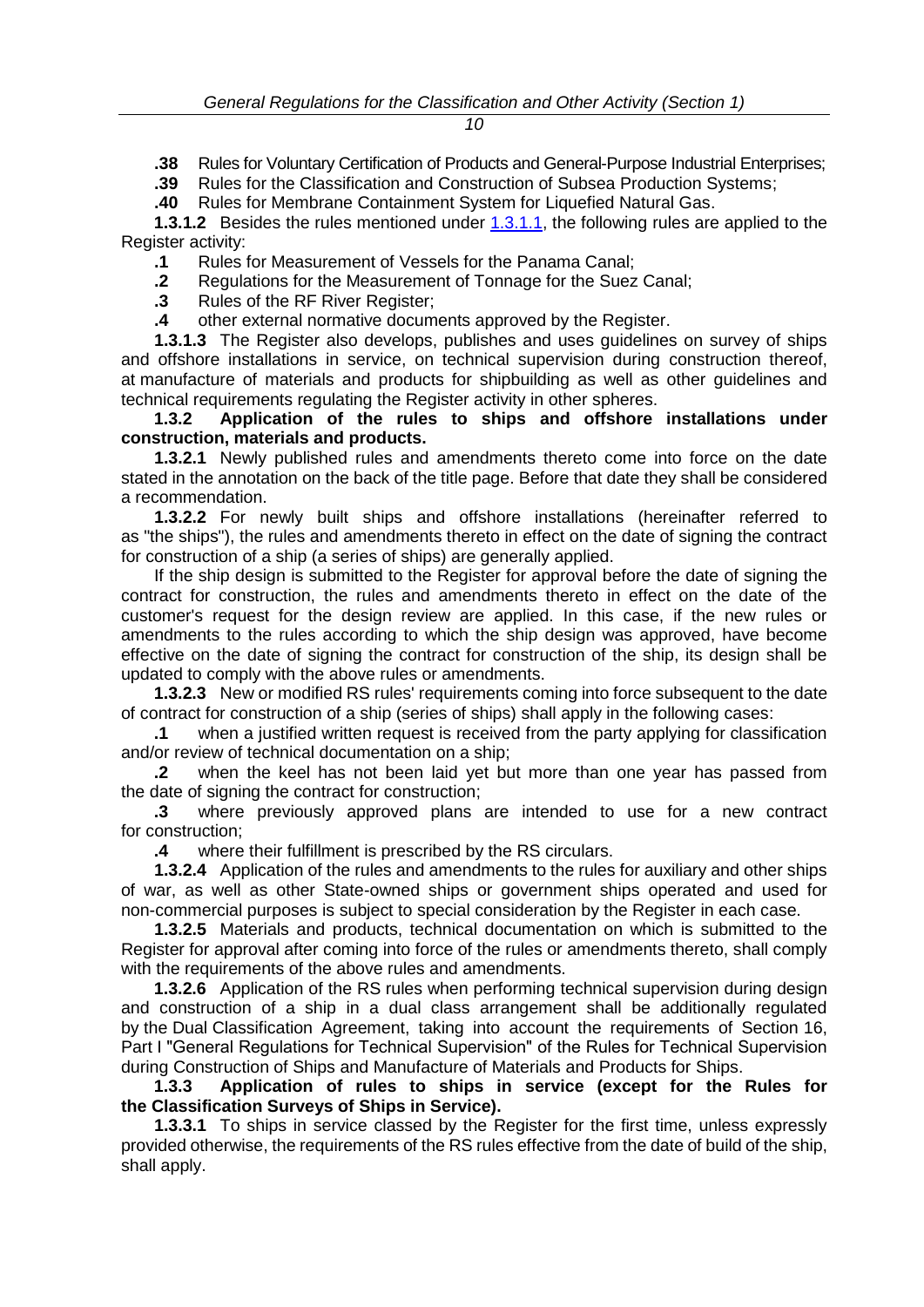**1.3.3.2** For ships in service classed by the Register for the first time:

<span id="page-10-1"></span>**.1** in accordance with IACS procedural requirement (PR) 1A, the requirements of the ACS — IACS member rules for compliance with which the ship was constructed shall apply. Compliance with the requirements of these rules shall be confirmed by the Classification Certificate issued by ACS — IACS member and being valid when the ship is classed with the Register;

<span id="page-10-2"></span>**.2** in accordance with IACS PR 1D, the requirements of the RS rules effective during construction of a given ship shall apply, as far as practicable, taking into account the requirements of subsequent editions of the RS rules applicable to ships in service. Deviations from the RS rules are allowed taking into account  $1.3.4$ ;

**.3** application of the RS rules and assignment of the character of classification shall be carried out in accordance with 2.2.2, Part I "Classification" of the Rules for the Classification and Construction of Sea-Going Ships. The possibility to assign specific distinguishing marks and descriptive notations given in 2.2, Part I "Classification" of the Rules for the Classification and Construction of Sea-Going Ships shall be specified by RHO upon the review results:

for the ships classed according to [1.3.3.2.1](#page-10-1) — of the class notation and requirements for class notation of the losing society (proposed class notation may be specified upon the survey results after additional agreement with RHO of proposals of the RS Branch Office carrying out survey of the ship);

for the ships classed according to  $1.3.3.2.2$  — of proposals of the RS Branch Office carrying out survey based on the RS-reviewed documentation to bring the ship into compliance with the requirements of the applied rules for construction and survey results.

**1.3.3.3** Having followed repairs, conversion or modernization, a ship as well as appropriate equipment, arrangements, etc. shall, as a minimum, comply with the requirements of the RS rules and, where applicable, international conventions, codes previously applied to the ship. Newly installed structures, machinery and equipment shall meet the requirements of the RS rules in force and, where applicable, international conventions, codes as far as it is reasonable and technically practicable.

Having followed conversion of substantial nature (major conversion), a ship as well as appropriate structures, machinery and equipment shall meet the requirements of the RS rules and applicable international conventions to the extent defined by the provisions contained in those rules and conventions which entered into force on the date of commencement of such conversion.

#### **1.3.4 Deviations from the RS rules.**

<span id="page-10-0"></span>**1.3.4.1** The Register may allow using materials and products, ship structures and their separate arrangements other than those required by the RS rules, provided an equivalent level of safety to the established RS classification requirements is ensured.

In such case, data shall be submitted to the Register enabling to ascertain the materials, structures and products in question meet the requirements ensuring the ship safety, safety of life at sea, safe carriage of goods by sea and by inland waterways as well as ecological safety of the environment.

**1.3.4.2** Where the structure of a ship, separate machinery, arrangements, equipment and outfit or the materials used cannot be recognized as being adequately verified in service, the Register may require special tests to be held during construction and, in case of a ship in service, may reduce intervals between periodical surveys or extend the scope of these surveys.

When deemed necessary by the Register, appropriate restrictive entries may be made in the classification or other documents issued by the Register and in the Register of Ships. The restrictions are withdrawn subsequent to satisfactory results obtained in service.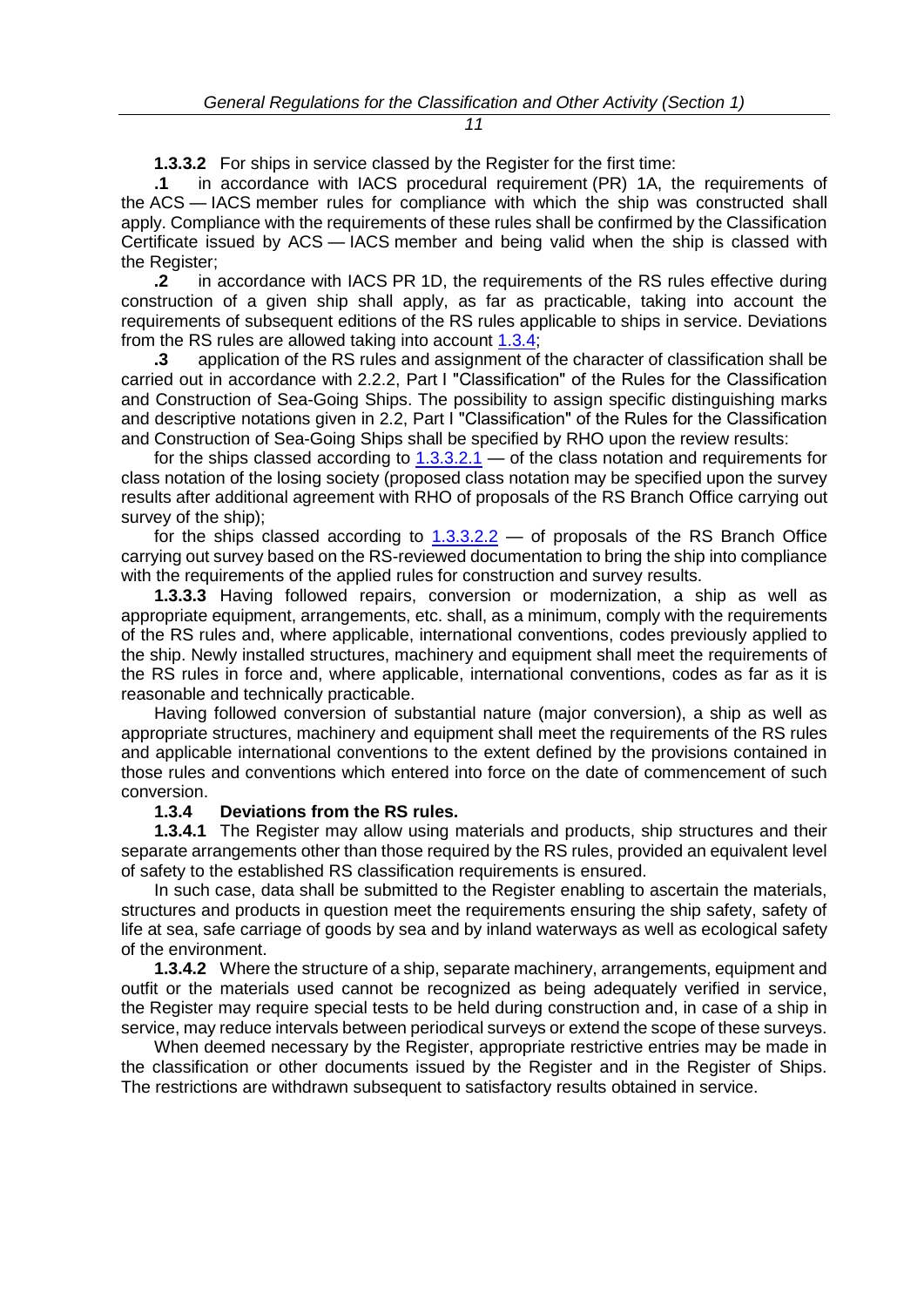## **1.4 DOCUMENTS**

**1.4.1** As a result of its activity, the Register issues relevant certificates:

**.1** certificates confirming compliance with the requirements of Rules for the Classification and Construction of Sea-Going Ships and rules for the classification and construction of particular types of ships;

**.2** certificates stipulated by international conventions and codes;

**.3** survey reports serving as the basis for issuing relevant certificates;

**.4** certificates for products, materials, works, services and processes confirming their compliance with the requirements of the RS rules.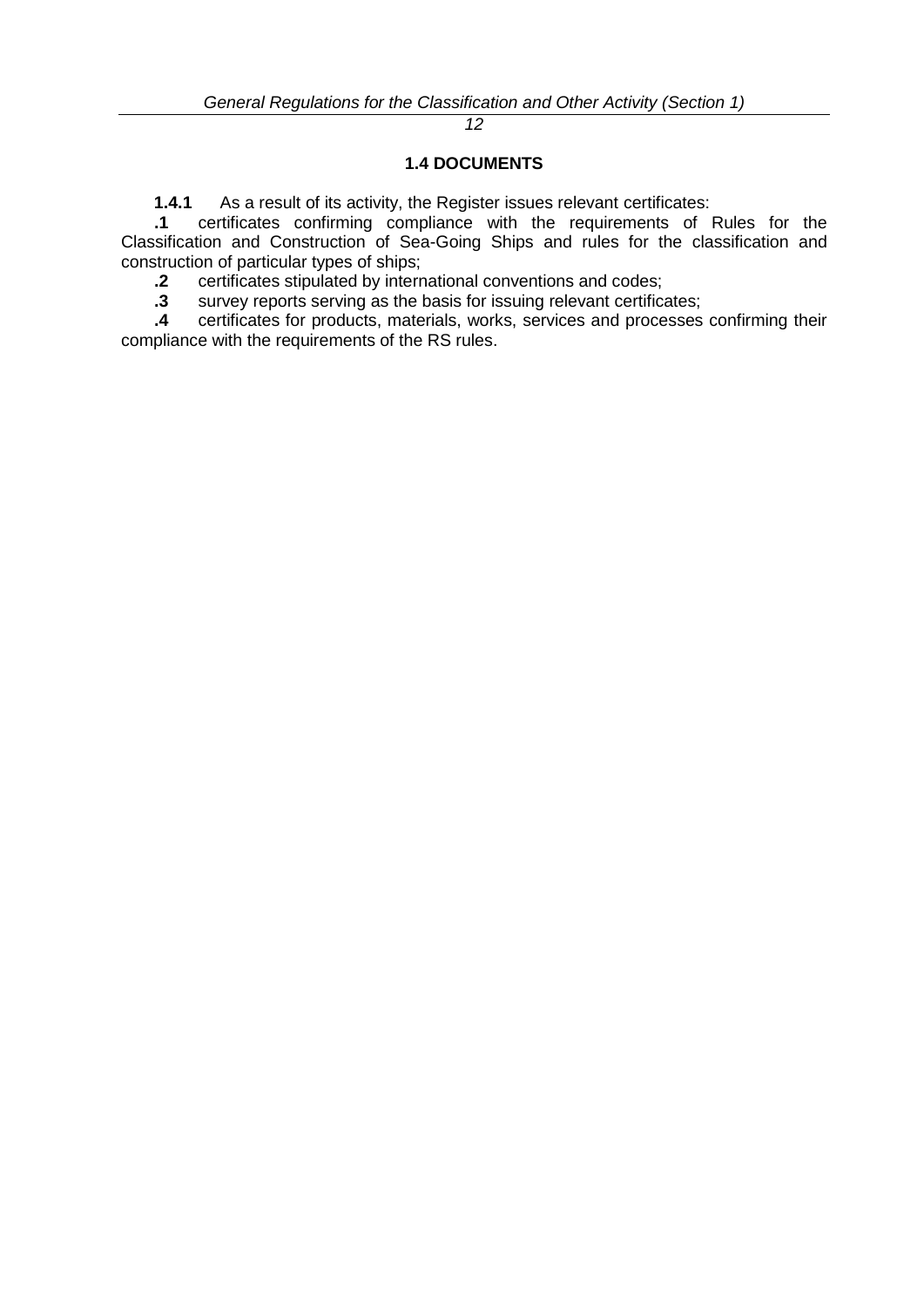## **1.5 THE REGISTER RESPONSIBILITIES**

**1.5.1** The Register entrusts carrying out inspections to experts adequately skilled and performing their duties with proper diligence.

The Register is responsible for failure to perform or for improper performance of its commitments only when found guilty (by intent or carelessness).

The Register covers the losses to persons entering with it into contractual relations, as stipulated by the RS rules, and whose losses result from its failure to perform or improper performance of its contractual commitments due to carelessness, to the amount not exceeding the contract fees determined on the basis of the Register scales of fees and provided solely the causal relationship has been proved between such failure to perform or improper performance of contractual commitments by the Register and the suffered losses.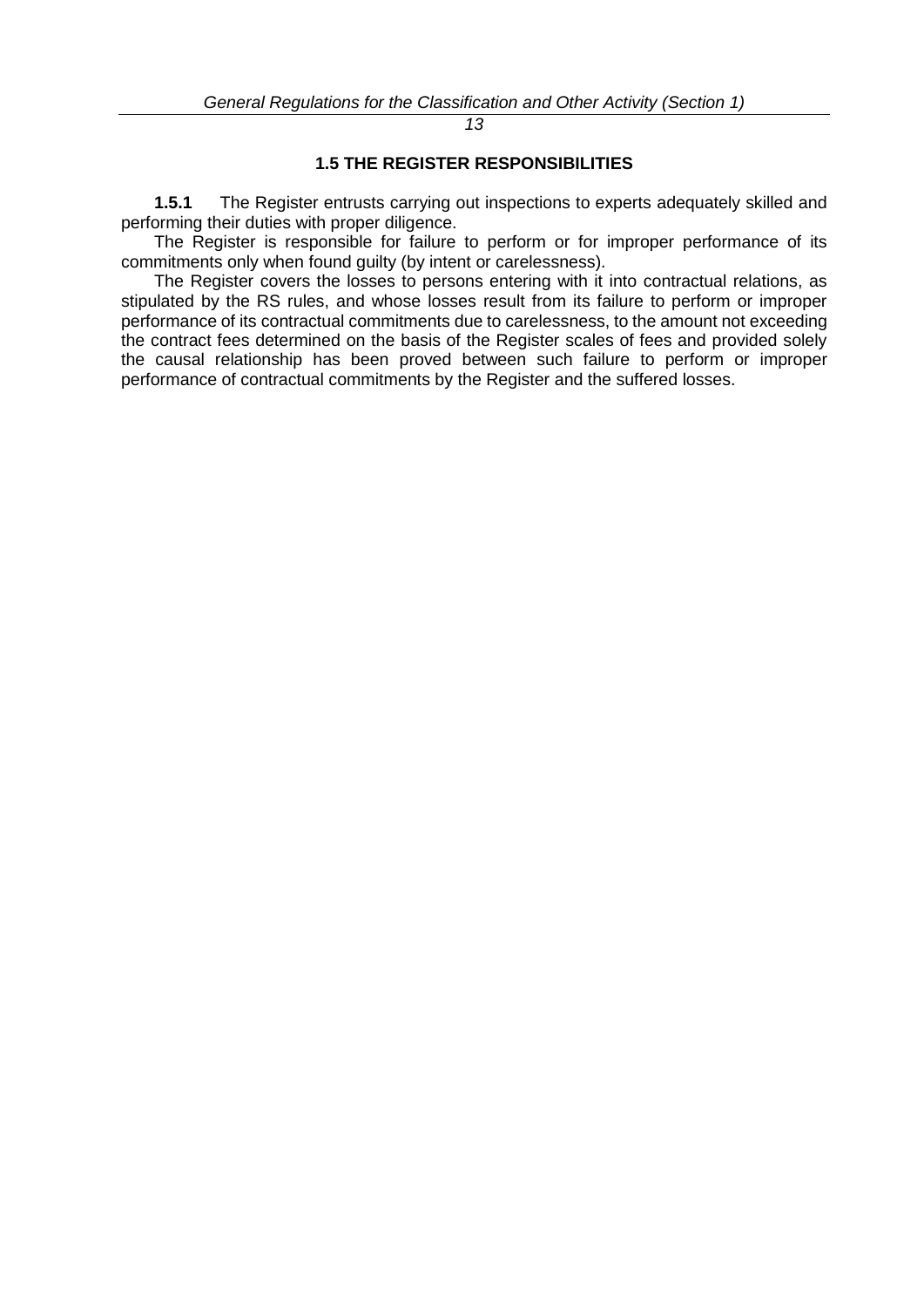## **1.6 CONFIDENTIALITY**

**1.6.1** The Register considers as confidential any information obtained in the course of rendering services and does not provide its contents or copies without prior agreement with the customer to external organizations, except when the Register is obliged to supply the information related to the details of proceedings reasonably requested by court and law-enforcement authorities, and the information inquired by Flag State and Port State, as well as in other cases prescribed by the current legislation and the RS rules.

**1.6.2** Notwithstanding the general duty of confidentiality owed by the Register to its customer in accordance with the RS rules, the Register participation in IACS Early Warning System requires each IACS member to provide its fellow IACS members with relevant technical information on serious hull structural and engineering systems failures to facilitate the proper working of IACS Early Warning System.

The Register will provide its customer with details of such information upon sending the same to IACS members.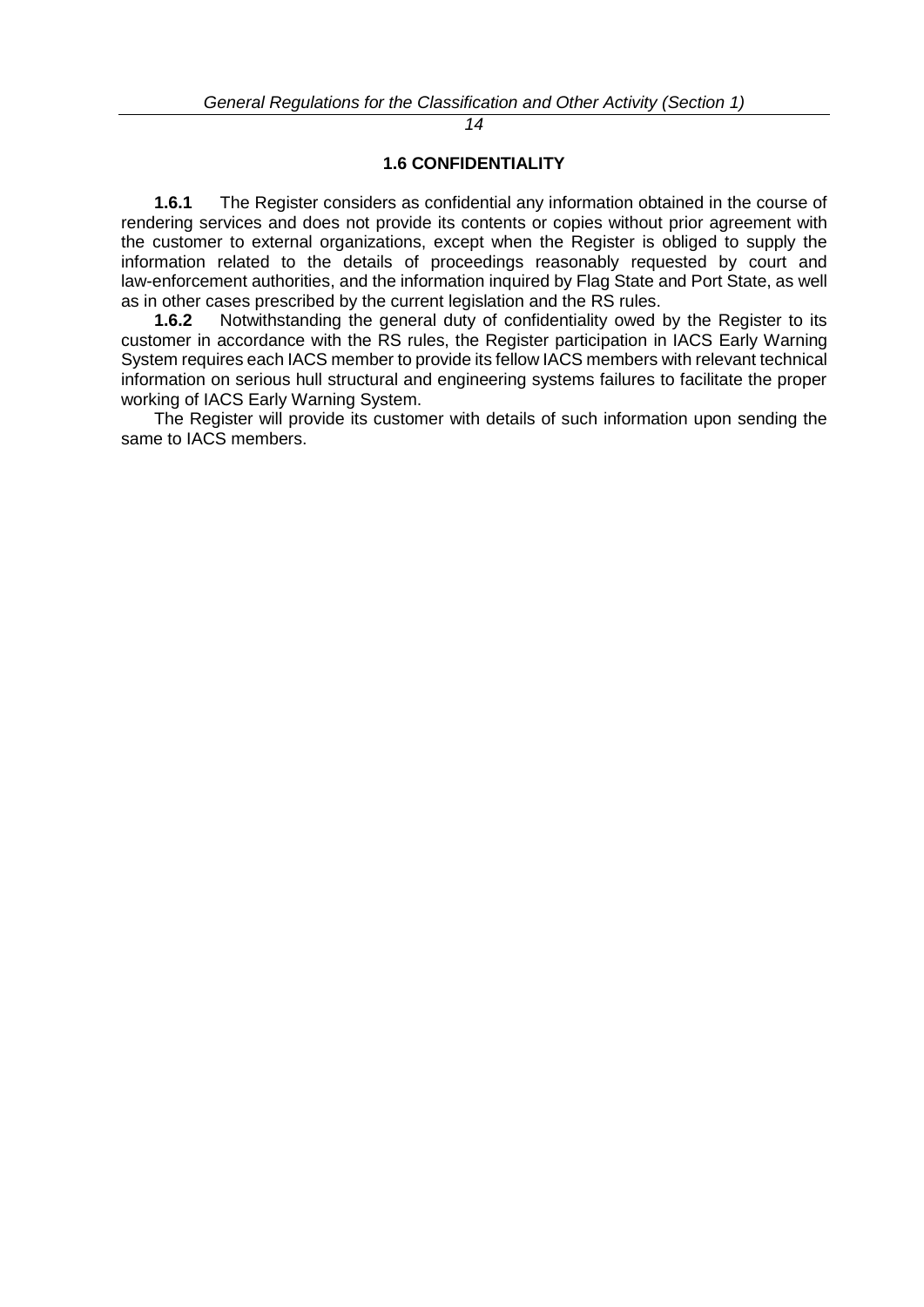# **2 SURVEYS**

#### **2.1 GENERAL**

**2.1.1** For the surveys to be carried out, the shipowners, administrations of shipyards, firms (manufacturers) and other organizations (firms) shall ensure that the Register representatives have the opportunity to carry out ship surveys, as well as free access to all places where materials and products are manufactured and tested, and shall provide all conditions for the surveys to be carried out.

Where necessary, the Register may require to provide the access to surveyed items as well as the conditions for performing the work by RS surveyors together with external auditors when the latter carry out audits of the Register quality management system.

**2.1.2** Shipowners, shipyards, design bureaus and firms (manufacturers) shall fulfil the requirements of the Register or RS surveyors when they are in the course of their duty.

**2.1.3** Any alterations on the part of shipowners, shipyards, design bureaus and firms (manufacturers) in respect of ship structure, materials and products to which the requirements of the rules apply shall be approved by the Register before they are put into service.

**2.1.4** Controversial issues arising in connection with the Register activity may be transferred by shipowners, shipyards, firms (manufacturers) and other organizations (firms) to the higher RS Branch Office. The judgement of the Register Head Office (RHO) is final.

**2.1.5** The Register may refuse from survey in case the shipyard or firm (manufacturer) systematically violates the Rules or if the other Party to a contract violates it.

**2.1.6** When a material or product proves defective under a valid certificate, the Register may require additional tests or relevant repair to be carried out, and where the defects cannot be repaired, may cancel the certificate.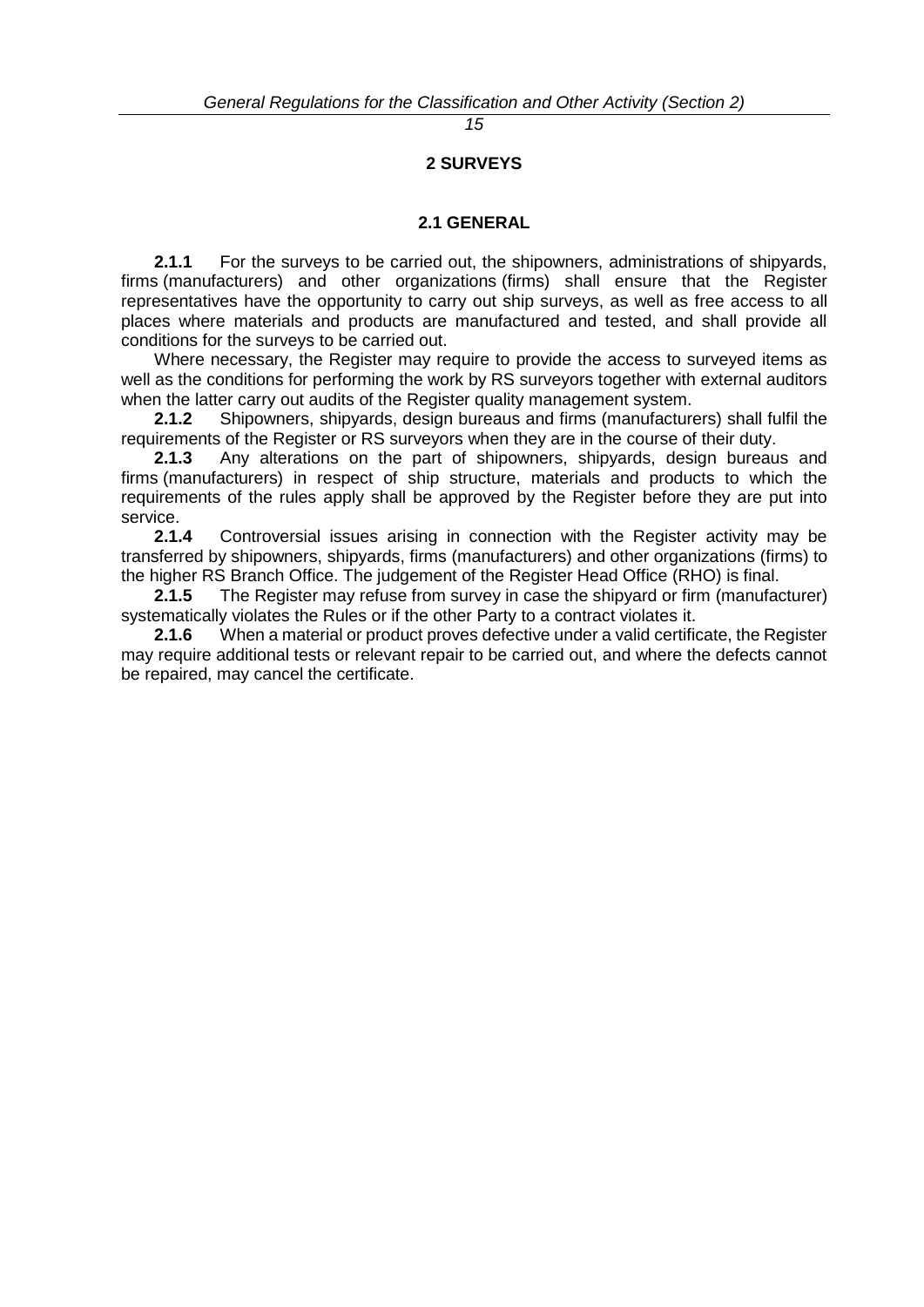# **2.2 SURVEYS DURING THE MANUFACTURE OF MATERIALS AND PRODUCTS**

**2.2.1** The relevant parts of the Rules contain lists of materials and products the manufacture of which shall be surveyed by the Register, as well as technological processes specified by the Register.

By special agreement, the Register may carry out the surveys of materials and products not mentioned in the above lists.

**2.2.2** Materials and products within the Register terms of reference shall be manufactured in accordance with technical documentation approved by the Register.

**2.2.3** During surveys, the Register may check compliance with structural, technological and production standards and processes which are not regulated by the rules, but which may influence the fulfillment of the rules requirements.

**2.2.4** During ship construction or repair, manufacture of materials and products, the Register shall approve the application of new materials, products and processes, or those submitted to it for the first time, that are referred to the RS Nomenclature. For this purpose, specimens of the material, product or the new process shall be tested in the scope agreed with the Register subsequent to their technical documentation being approved by the Register.

**2.2.5** The RS surveys during the manufacture of materials and products are carried out by RS surveyors, or may be entrusted by the Register to another classification society in accordance with an agreement on mutual substitution.

**2.2.6** In cases specified by the Register, the manufacturing works will be surveyed by the Register to inspect the facilities for manufacturing materials and products complying with the RS requirements.

**2.2.7** In the process of surveys during manufacture materials and products shall undergo the surveys and tests according to the procedures and within the scope prescribed by the Register.

**2.2.8** Materials and products manufactured in accordance with the RS requirements shall be provided with the documents specified by the Register and, where necessary, the brands and marking enabling to determine their compliance with the above documents.

**2.2.9** In sound cases, the Register may establish special conditions for the application of particular products.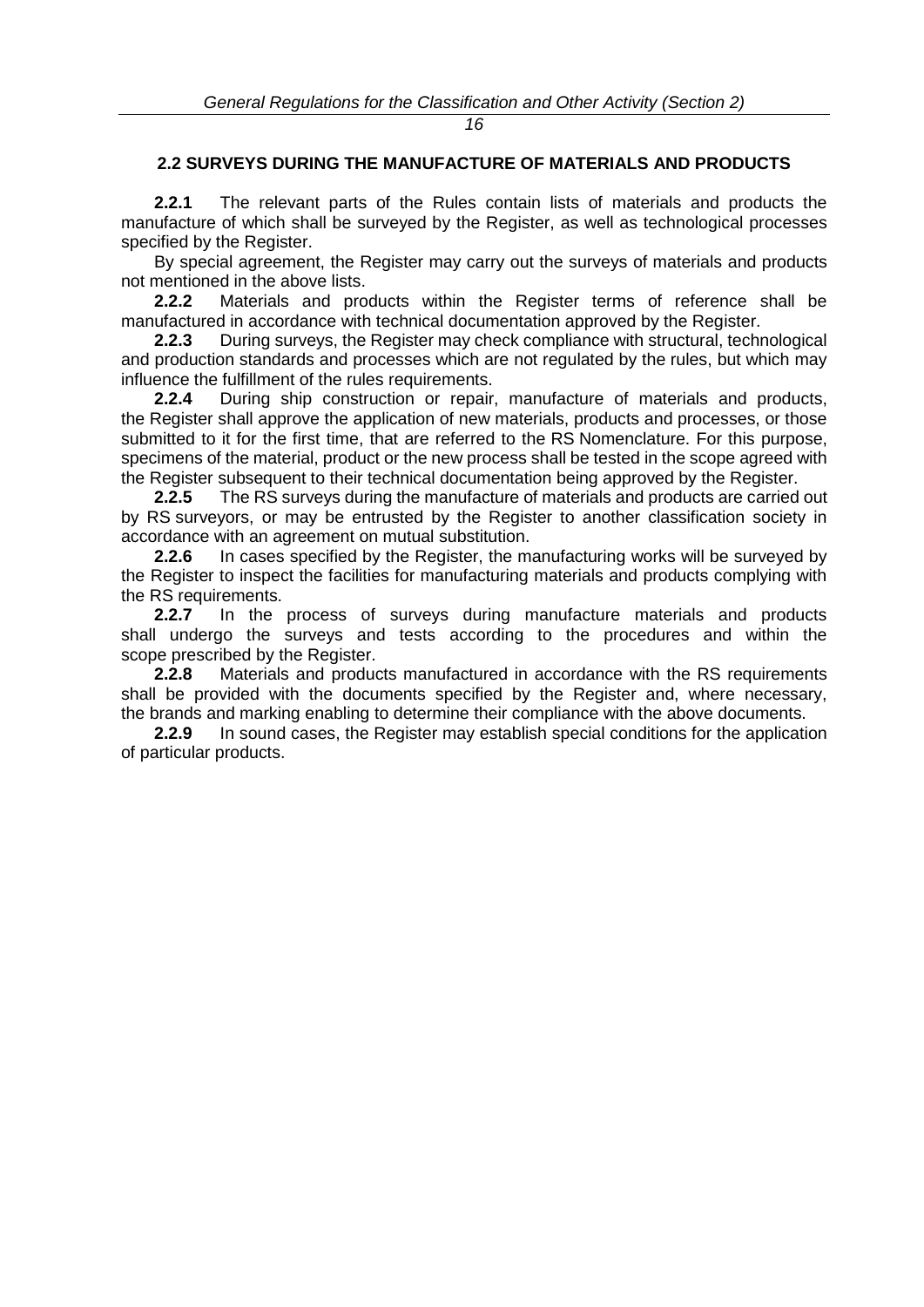#### **2.3 SURVEYS OF SHIPS UNDER CONSTRUCTION, RECONSTRUCTION AND CONVERSION**

**2.3.1** Surveys of ships under construction, reconstruction and conversion are carried out by RS surveyors on the basis of technical documentation approved by the Register. The scope of examinations, measurements and tests during surveys is determined by the Register on the basis of current instructions and proceeding from the situation.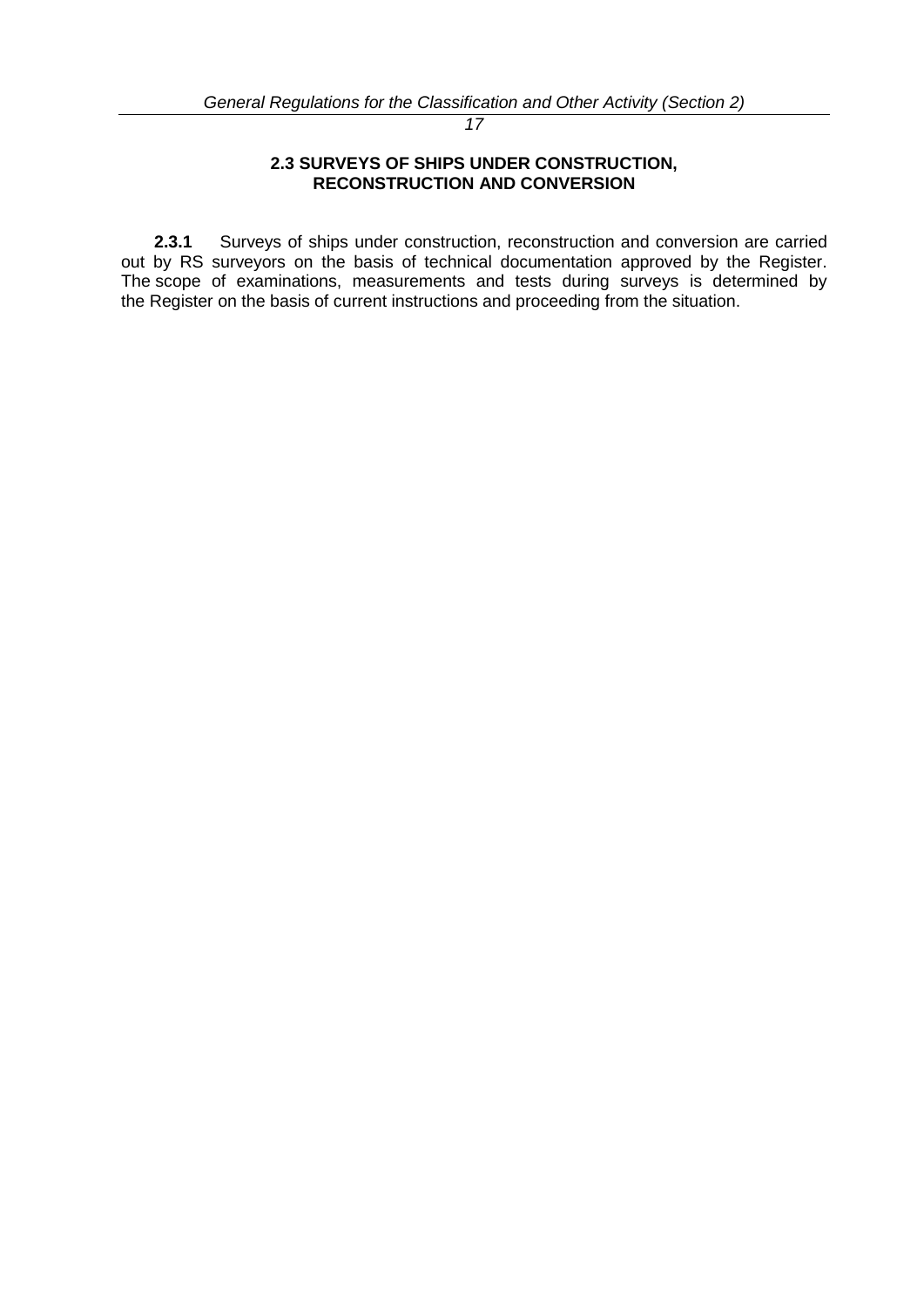# **2.4 SURVEYS OF SHIPS IN SERVICE**

**2.4.1** Surveys of ships in service are carried out according to the Rules for the Classification Surveys of Ships in Service and other RS normative documents.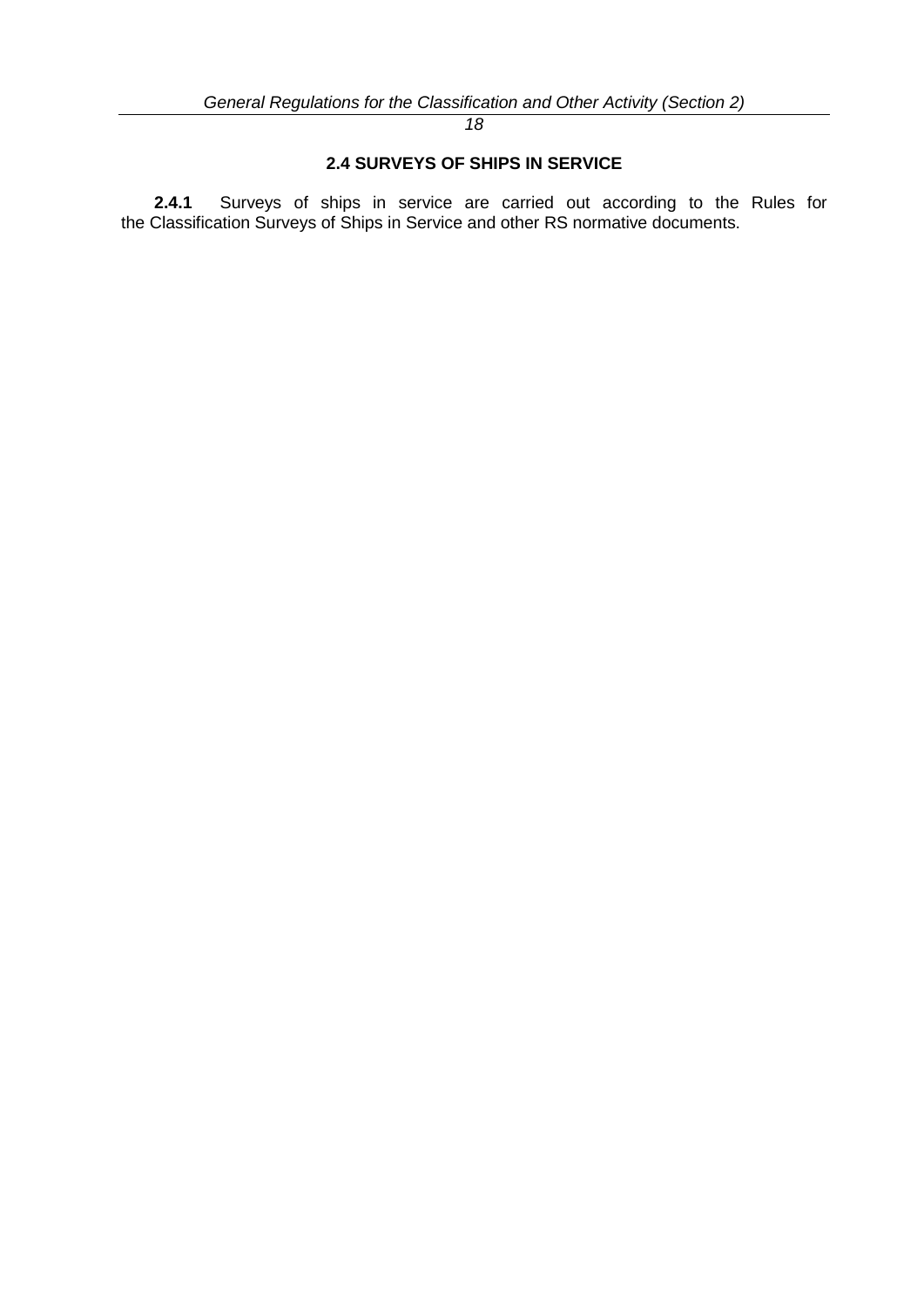#### **2.5 SURVEYS IN COMPLIANCE WITH THE REQUIREMENTS OF INTERNATIONAL CONVENTIONS AND AGREEMENTS**

<span id="page-18-0"></span>**2.5.1** When performing technical supervision during design, certification of materials and products, survey under construction and in service, the Register shall verify compliance of an item of technical supervision with the applicable requirements of the following international documents and amendments thereto:

International Convention for the Safety of Life at Sea, 1974 (SOLAS 74), as amended by the Protocols of 1978, 1988 relating thereto;

International Convention for the Prevention of Pollution from Ships, 1973, as modified by the Protocol of 1978 relating thereto (MARPOL 73/78);

International Convention on Load Lines, 1966 (LL-66), as modified by the Protocol of 1988 relating thereto (revised in 2003);

International Convention on Tonnage Measurement of Ships (TONNAGE), 1969;

Convention on the Measurement of Inland Navigation Vessels, 1966;

International Convention on the Control of Harmful Antifouling Systems on Ships (AFS Convention), 2001;

International Convention for the Control and Management of Ships' Ballast Water and Sediments (BWM Convention), 2004;

International Convention for Safe Containers (CSC), 1972;

Occupational Safety and Health (Dock Work) Convention, 1979 (No. 152) and ILO Code of Practice on Safety and Health in Ports, 2005;

Convention on the International Regulations for Preventing Collisions at Sea, 1972 (COLREGs); Radio Regulations;

International Code for the Construction and Equipment of Ships Carrying Dangerous Chemicals in Bulk (IBC Code);

International Code for the Construction and Equipment of Ships Carrying Liquefied Gases in Bulk (IGC Code);

International Code of Safety for High-Speed Craft (HSC Code);

Code for the Construction and Equipment of Mobile Offshore Drilling Units (MODU Code); Code of Safety for Special Purpose Ships (SPS Code);

Code of Safety for Diving Systems;

Code on Alerts and Indicators;

International Management Code for the Safe Operation of Ships and for Pollution Prevention (International Safety Management Code (ISM Code));

International Life-Saving Appliance Code (LSA Code);

International Code for Fire Safety Systems (FSS Code);

International Code for Application of Fire Test Procedures (FTP Code);

International Code for the Safe Carriage of Packaged Irradiated Nuclear Fuel, Plutonium and High-level Radioactive Wastes on Board Ships (INF Code);

International Code for the Safe Carriage of Grain in Bulk (International Grain Code);

International Maritime Solid Bulk Cargoes Code (IMSBC Code);

International Maritime Dangerous Goods Code (IMDG Code);

International Code for Ships Operating in Polar Waters (Polar Code);

International Code on the Enhanced Programme of Inspections during Surveys of Bulk Carriers and Oil Tankers (ESP Code);

Code for the Transportation and Handing of Hazardous and Noxious Liquid Substances in Bulk on Offshore Support Vessels (OSV Chemical Code);

Code of Safe Practice for the Carriage of Cargoes and Persons by Offshore Supply Vessels (OSV Code);

International Code of Safety for Ship Using Gases or Other Low-Flashpoint Fuels (IGF Code); intergovernmental agreements on load lines in force;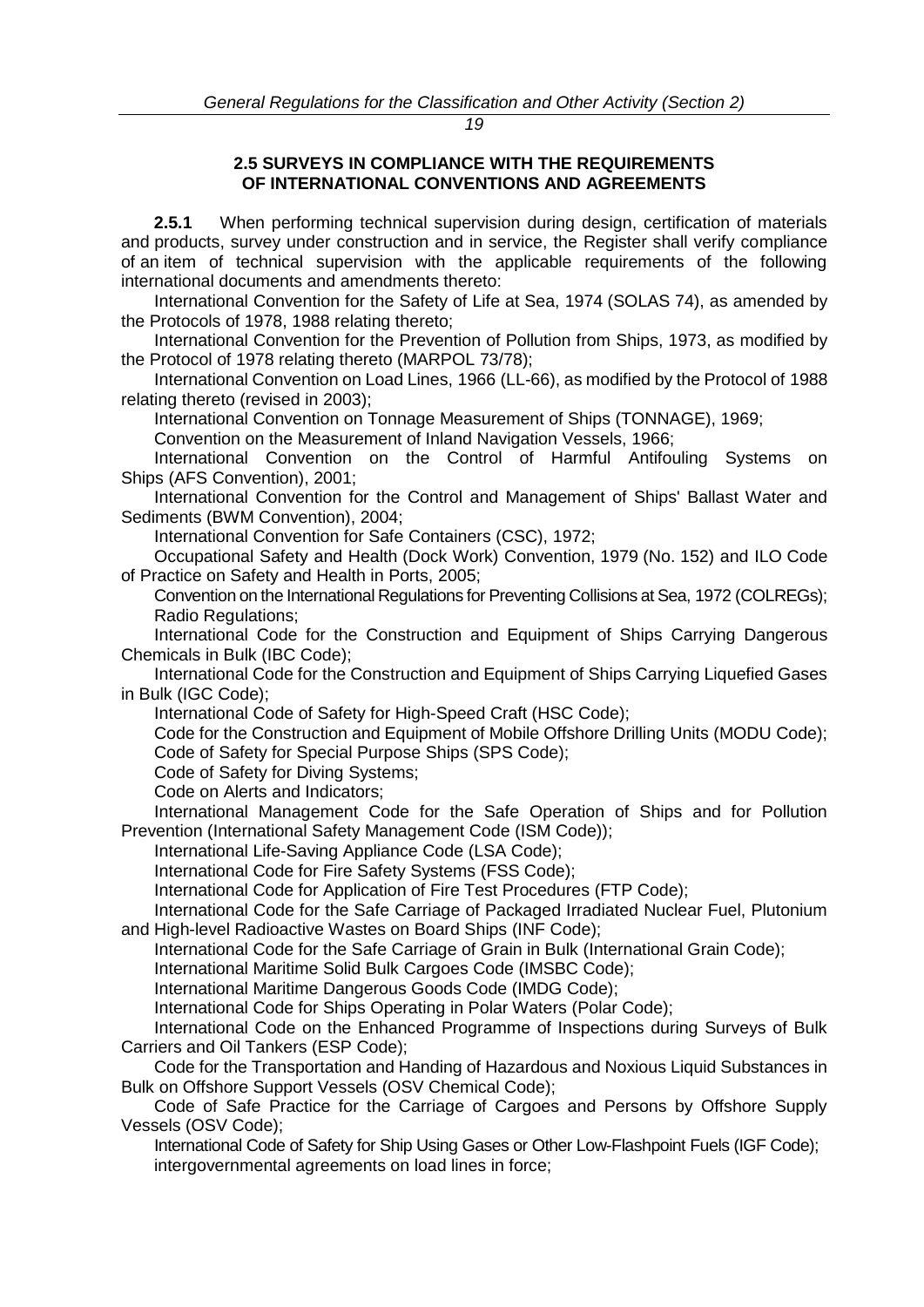other normative documents used in international sea-going practice.

The scope of application of the above conventions and agreements is defined directly in the conventions, agreements and amendments thereto.

**2.5.2** Surveys of the items falling under the requirements of international conventions and agreements shall be carried out in compliance with the approved technical documentation and RS normative documents considering the requirements of the above conventions, agreements and amendments thereto.

It is mandatory for the items covered by the above conventions, agreements and amendments thereto to meet the requirements of international conventions, agreements and amendments thereto, as well as the RS circulars with due regard for the dates set for their implementation.